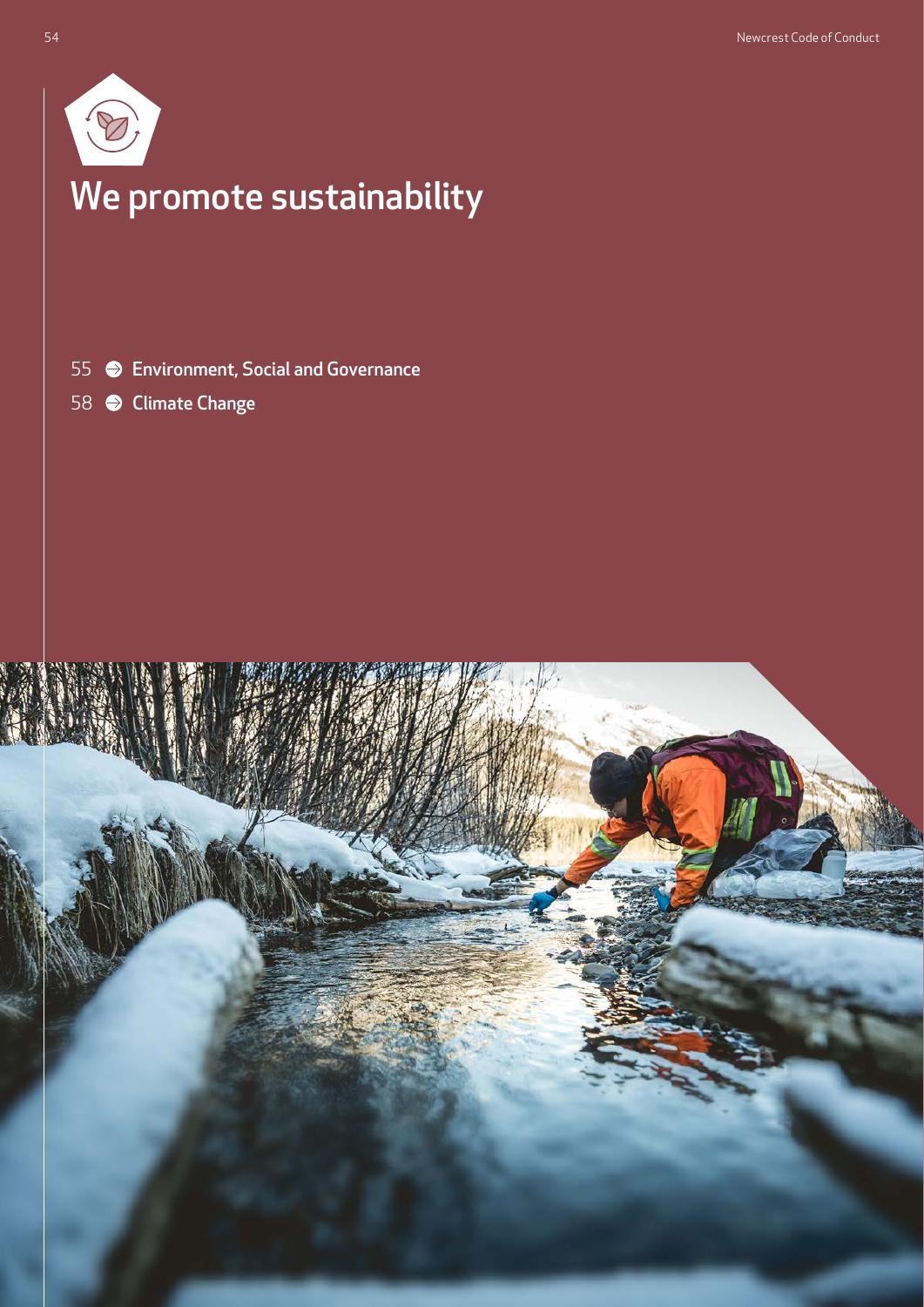# <span id="page-1-0"></span>Environment, Social and Governance

Sustainability is a vital component of our company vision to be the Miner of Choice.

It's also key to our purpose of creating a brighter future for people through safe and responsible mining.

#### It's our aim to be:

- a safe and sustainable business where everyone goes home safe and healthy every day; and
- trusted by communities because of our environmental and social record.

Our integrated approach to sustainability can be seen across Newcrest. It starts with the charter of our Board's Safety and Sustainability Committee and our Sustainability Policy. Our Board's Safety and Sustainability Committee oversees the sustainability programs that are driven by our Executive Committee.

We've also made public commitments to sustainability that align with these industry memberships:

- International Council on Mining and Metals;
- World Gold Council; and
- Minerals Council of Australia.

We have a range of sustainability-related policies. They are about climate change, energy, biodiversity, water stewardship, human rights, Indigenous relations and community relations.

We also set annual business objectives for sustainability to drive a culture of continual improvement in sustainability across our business.

#### We focus on four key areas:

- everybody going home safe and healthy every day;
- caring for the environment;
- developing and maintaining strong relationships with our communities and governments; and
- acting ethically and transparently.

#### Sustainable mining means:

- engaging with and respecting local communities;
- checking for and managing safety, social and environmental impacts; and
- making ethical and transparent strategic business decisions that take into consideration present needs as well as future requirements of neighbouring communities, stakeholders and the company.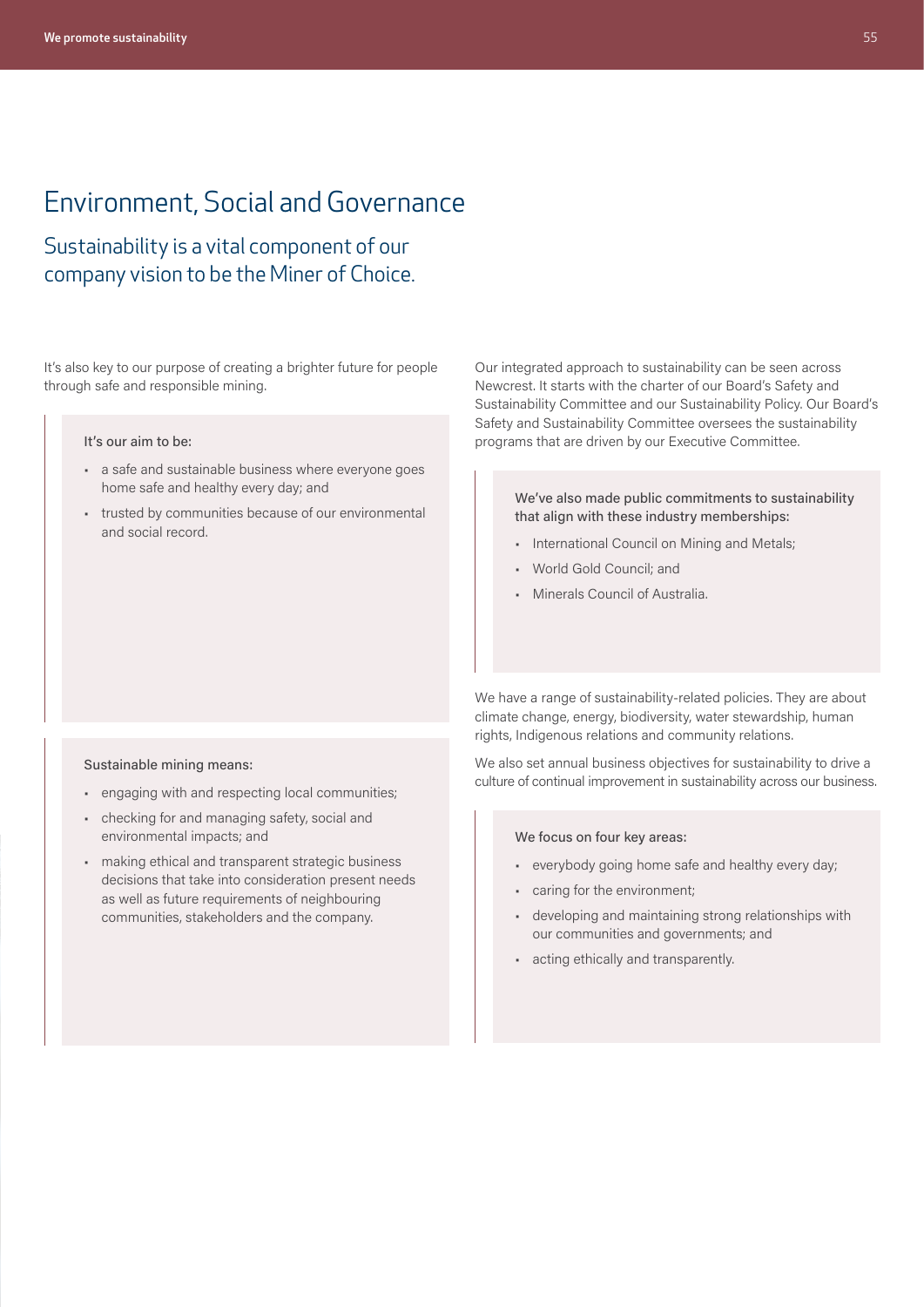From an investor perspective, sustainability can be described as environment, social and governance (ESG). Newcrest can be compared with other companies through ESG indexes such as the Dow Jones Sustainability Index (DJSI).

We take a broad view of sustainability and each year we conduct a materiality assessment from the perspectives of our internal and external stakeholders. This assessment concentrates our efforts on important current and emerging risks and opportunities and guides our public disclosures.

#### Examples of material topics we focus on to achieve our vision includes:

- Improving safety and health.
- Working with our communities.
- Responding to climate change.
- Tailings management.
- Water management.
- Growth and financial sustainability.
- Respecting and protecting human rights.
- Transparent and ethical business.

### Our expectations of our people

#### Whether you're an employee or a contractor:

- understand and follow our sustainability policies; and
- apply the principles of sustainability to your day-to-day activities.

Reduce and mitigate potential impacts to the environment or local communities through:

- carrying out regular risk assessments;
- applying management plans that meet regulatory requirements as a minimum and exceed them where relevant;
- putting in place safeguards to preserve and enhance our reputation as a sustainable company; and
- conducting reviews on the effectiveness of controls.

We also encourage you to identify and implement improvements that will increase sustainability where you work. We talk about and inspire others to continue to improve our sustainability.

We train our people in the principles of sustainability and we encourage sustainable thinking by engaging with our people about sustainability regularly.

#### Learn more

[Corporate Governance Statement](https://www.newcrest.com/sites/default/files/2021-10/211005_Newcrest_CGS_2021.pdf)

#### [Sustainability Policy](https://www.newcrest.com/sites/default/files/2019-10/1906_Newcrest%20Sustainability%20Policy.pdf)

- [Climate Change Policy](https://www.newcrest.com/sites/default/files/2019-10/1906_Newcrest%20Climate%20Change%20Policy.pdf)
- **[Environmental Policy](https://www.newcrest.com/sites/default/files/2019-10/1706_Newcrest%20Environmental%20Policy.pdf)**
- **Annual Sustainability Reports and** [Annual Reports](https://www.newcrest.com/investor-centre/results-reports?report_type=8)

### Who to contact for help

Your line manager

Group Manager Sustainability and Social Performance

Head of Environment

General Manager Environment, Sustainability and Social Performance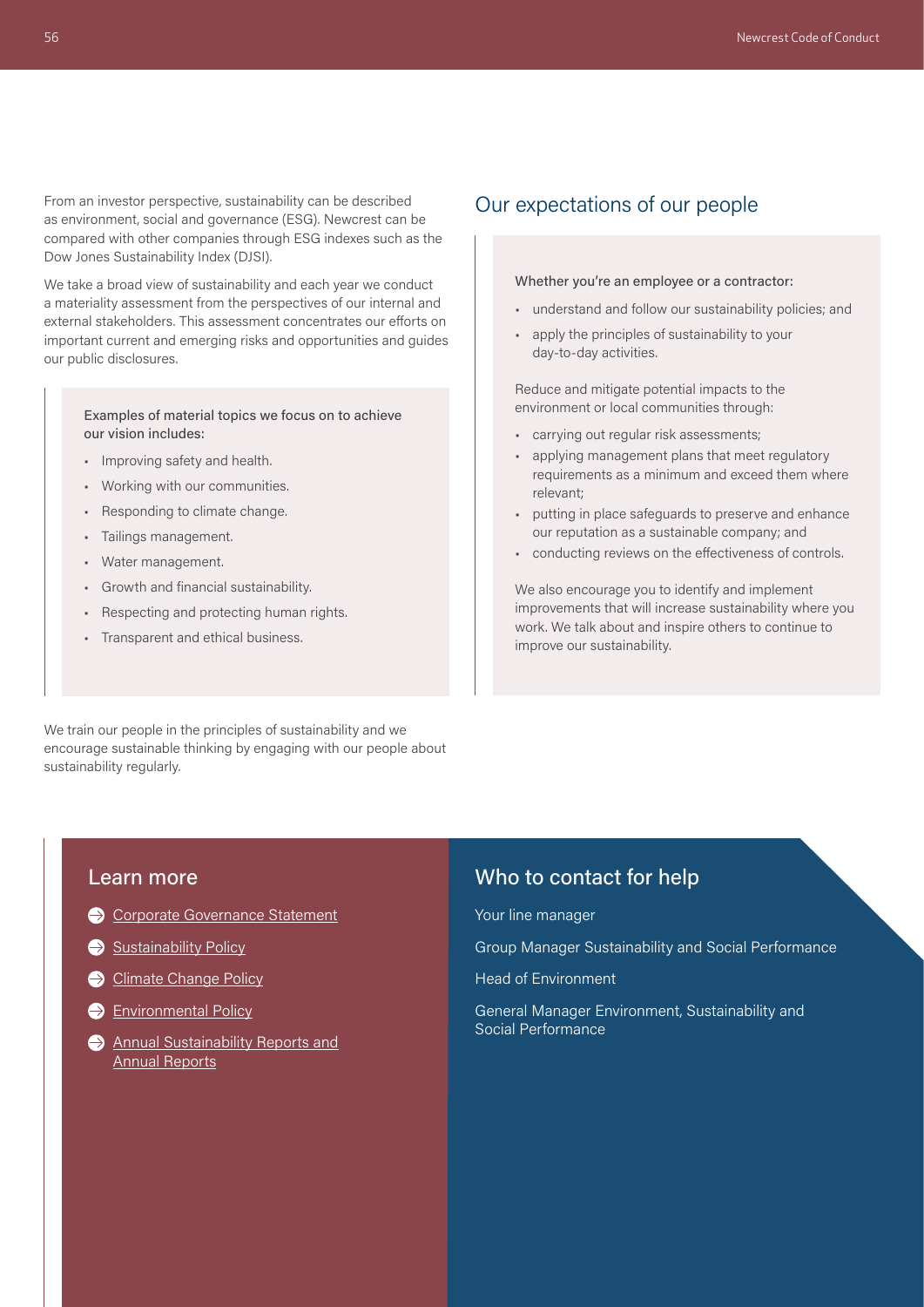# In practice

| Scenario                                                                                                                                      | Response                                                                                                                                                                          |
|-----------------------------------------------------------------------------------------------------------------------------------------------|-----------------------------------------------------------------------------------------------------------------------------------------------------------------------------------|
|                                                                                                                                               |                                                                                                                                                                                   |
| I injured myself at work but I don't want to report it because<br>it'll hurt my team's good safety record.                                    | No. Always report injuries and incidents so we can make sure<br>you get the right medical treatment.                                                                              |
| Is this ok?                                                                                                                                   | We'll also need to understand the cause of your injury<br>so that we can take action to prevent the injury from<br>happening again.                                               |
|                                                                                                                                               | We want everyone to go home safe and healthy every day.                                                                                                                           |
|                                                                                                                                               | Improving the safety of our workplace is key to the<br>sustainability of our business.                                                                                            |
| At my site I feel our consultation with the local community<br>is slowing us down. I think there could be restrictions put on<br>our project. | We build long-term relationships based on mutual respect<br>and understanding. This is so we earn the trust and<br>confidence of the communities where we operate.                |
| Why does Newcrest place such a high priority on having<br>strong relationships with the community?                                            | A trusted community relationship is the foundation that<br>allows us to operate. It's key to the sustainability of our                                                            |
| Shouldn't our main goals be productivity and profit?                                                                                          | business.<br>Disrespecting the community could lead to our customers,<br>suppliers and the governments that regulate us losing trust<br>in us – impacting our licence to operate. |



Balance economic, social and environmental issues in our business.

Take sustainability seriously. We follow all company policies.

Look for ways to increase our care for the environment as part of our work. We discuss our ideas with our line manager.

Commit to achieving long-term sustainability goals.

Immediately stop work that could contribute to a significant environmental or community incident, such as a spill, and speak up.



Disregard any element of sustainability – environmental, social or governance.

Participate in 'green washing'. This is lying to get investors or the community to think that a company is being responsible in its care for the environment – when it's not.

Turn a blind eye if we become aware of a community complaint or concern. Any feedback that we get from the local community needs to be passed onto our line manager.

Focus on short-term outcomes at the expense of long-term sustainability goals.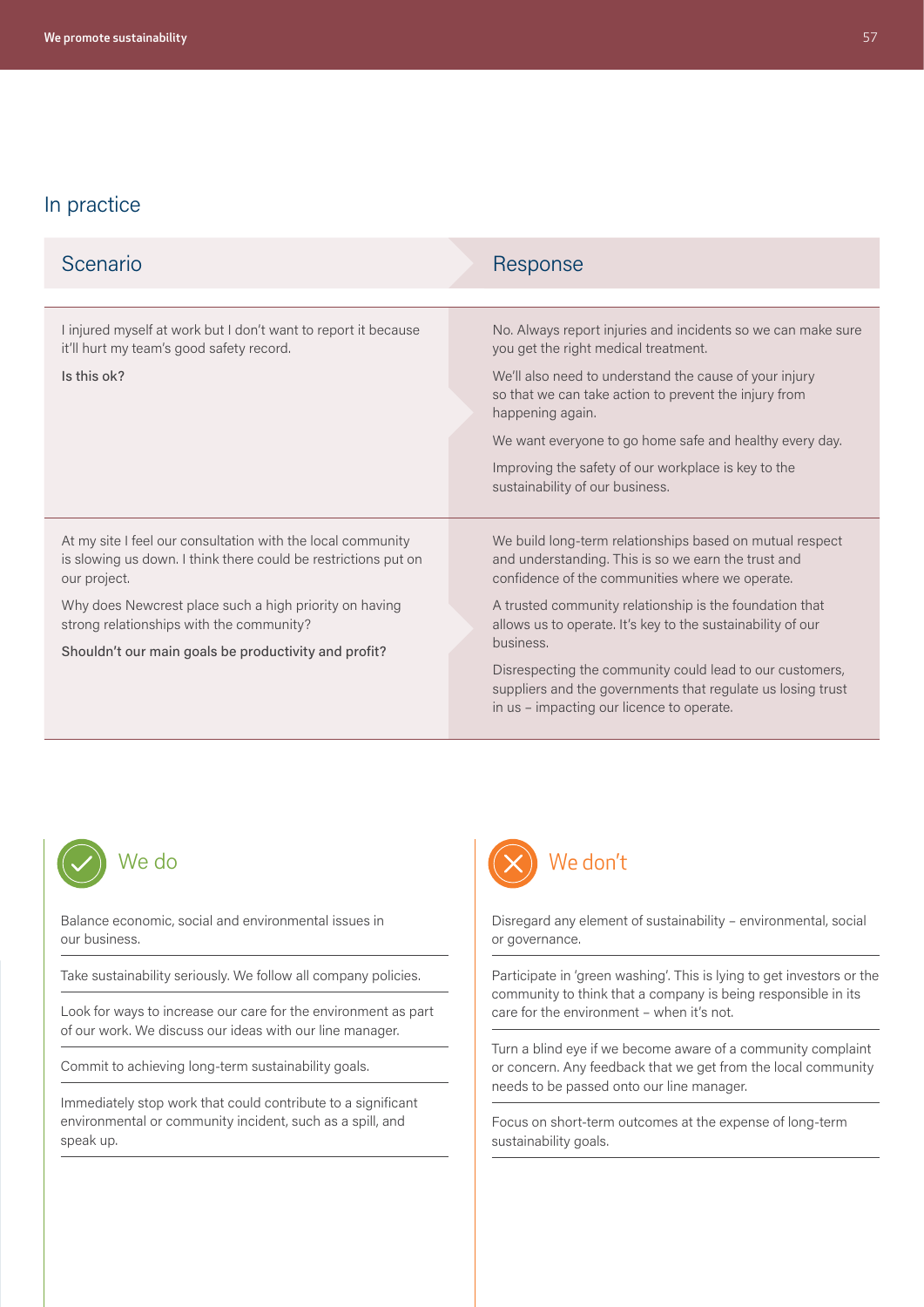# <span id="page-4-0"></span>Climate Change

We are committed to the sustainable discovery, development and production of gold and copper.

As a responsible miner we must identify, assess and report our responses to challenges resulting from climate change.

We recognise that climate change is one of the most significant challenges facing the world today. We acknowledge the climate change science and support the Paris Agreement goals.

Newcrest has committed to a 30% reduction in greenhouse gas emissions intensity by 2030 as well as a goal of Net Zero Carbon emissions by 2050. We are committed to assessing our options to increase use of renewable energy and low emissions energy technologies.

We include Shadow Carbon Prices in our sensitivity analysis, in the absence of jurisdictional carbon prices. A shadow carbon price provides a hypothetical cost of carbon to each tonne of emitted CO<sub>2</sub>-e. It is used as a method to reveal hidden risks and opportunities throughout our operations and supply chain. It will also support strategic decision making as we consider future capital investments.

We support the Task Force on Climate-related Financial Disclosures (TCFD) Recommendations. Newcrest has taken a phased approach to reporting against the TCFD framework to make our climate-related risks and opportunities more visible and transparent. Supporting the TCFD means increased disclosures through our annual reporting, particularly through our Sustainability Report and our Annual Report.

### Our expectations of our people

To understand Newcrest's Climate Change Policy and support its commitments, including:

- Identifying and managing climate change risks and opportunities.
- Partnering with technology developers as we transition to a low carbon future.
- Partnering with experts and research partnerships to identify potential physical threats from climate change as well as adaptation and mitigation measures.

#### Learn more

- [Climate Change Policy](https://www.newcrest.com/sites/default/files/2019-10/1906_Newcrest%20Climate%20Change%20Policy.pdf)
- [Sustainability Policy](https://www.newcrest.com/sites/default/files/2019-10/1906_Newcrest%20Sustainability%20Policy.pdf)
- [Annual Sustainability Reports](https://www.newcrest.com/investor-centre/results-reports?report_type=8)
- $\ominus$  [Net Zero Carbon Emissions Program](https://www.newcrest.com/sites/default/files/2021-05/Net%20Zero%20Statement.pdf)
- [Site Greenhouse Gas Management Plans](https://www.newcrest.com/sites/default/files/2021-05/Net%20Zero%20Statement.pdf)
- Site Greenhouse Gas Management Plans example

### Who to contact for help

Your line manager

Group Manager Sustainability and Social Performance Manager Sustainability